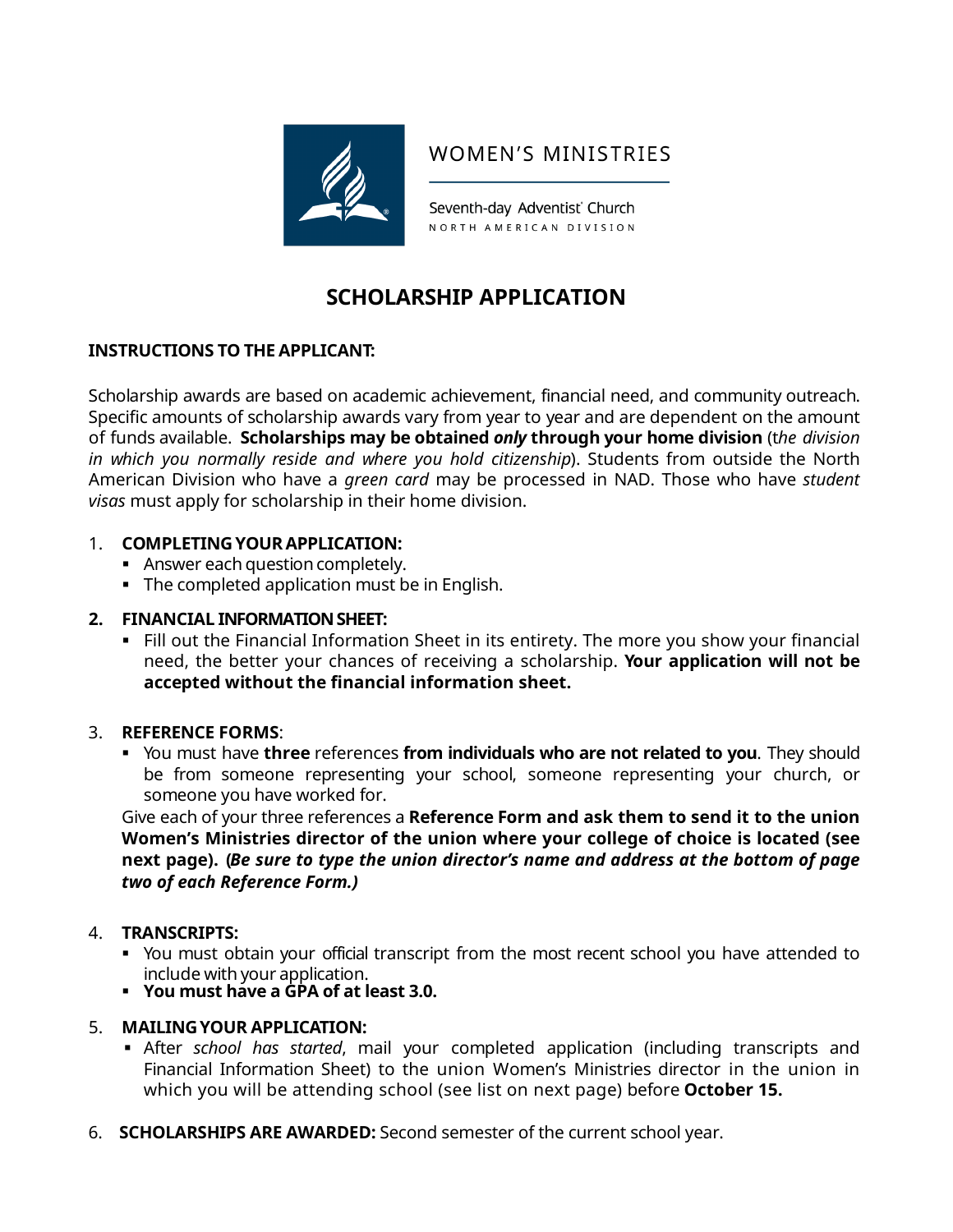# **UNION WOMEN'S MINISTRIES DIRECTORS**

For **Andrews University,** send application to: Women's Ministries Lake Union Conference of Seventh-day Adventists P.O. Box 287 Berrien Springs, MI 49103 269-473-8247 269-473-8209 (fax)

For **Burman University**, send application to: Brenda Rowe, Director 22 Rue Hazelwood Dollard-Des-Ormeaux, QC H9A 2N6 Canada [brendarowe@johnabbott.qc.ca](mailto:brendarowe@johnabbott.qc.ca)

# For **Washington Adventist University or Kettering College of Medical Arts,**

send application to: Tamyra Horst 720 Museum Rd. Reading, PA 19611 610-374-8331 ext 236 [thorst@paconference.org](mailto:thorst@paconference.org)

For **La Sierra University Loma Linda University Pacific Union College**, send application to: Dorothy Means 4650 Sepulveda Blvd. #106 Sherman Oaks, CA 91403 818-990-9786 805-495-2644 (Conf. fax) [ddmns03@gmail.com](mailto:ddmns03@gmail.com)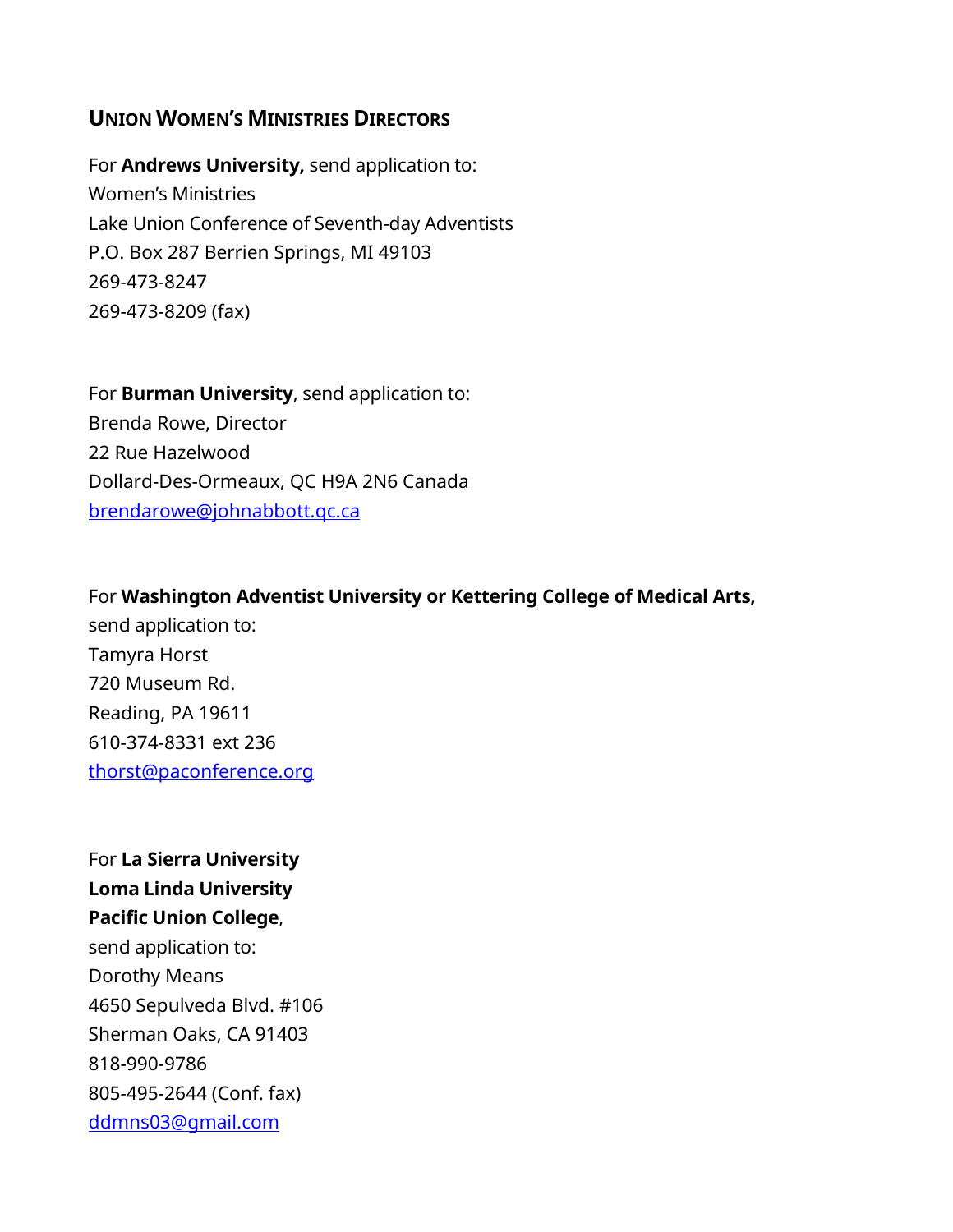For **Oakwood University Southern Adventist University AdventHealth University,** send application to: Shirley Scott 4504 Calvert Rd NW Huntsville, AL 35816 (256) 683-6145 [sscott@southernunion.com](mailto:sscott@southernunion.com)

# For **Southwestern Adventist University**, send application to:

Letty Craig 777 S. Burleson Blvd Burleson, TX 76028 lcraig@swuc.org

For **Union College**, send application to: Nancy Buxton 5030 Eagle Ridge Road Lincoln, NE 68516 402-328-0042 (phone & fax) [nancybee47@yahoo.com](mailto:nancybee47@yahoo.com)

For **Walla Walla University**, send application to: Sue Patzer 5709 N. 20<sup>th</sup> St Ridgefield, WA 98642 360-857-7031 360-857-7131 (fax) [sue.patzer@nw.npuc.org](mailto:sue.patzer@nw.npuc.org)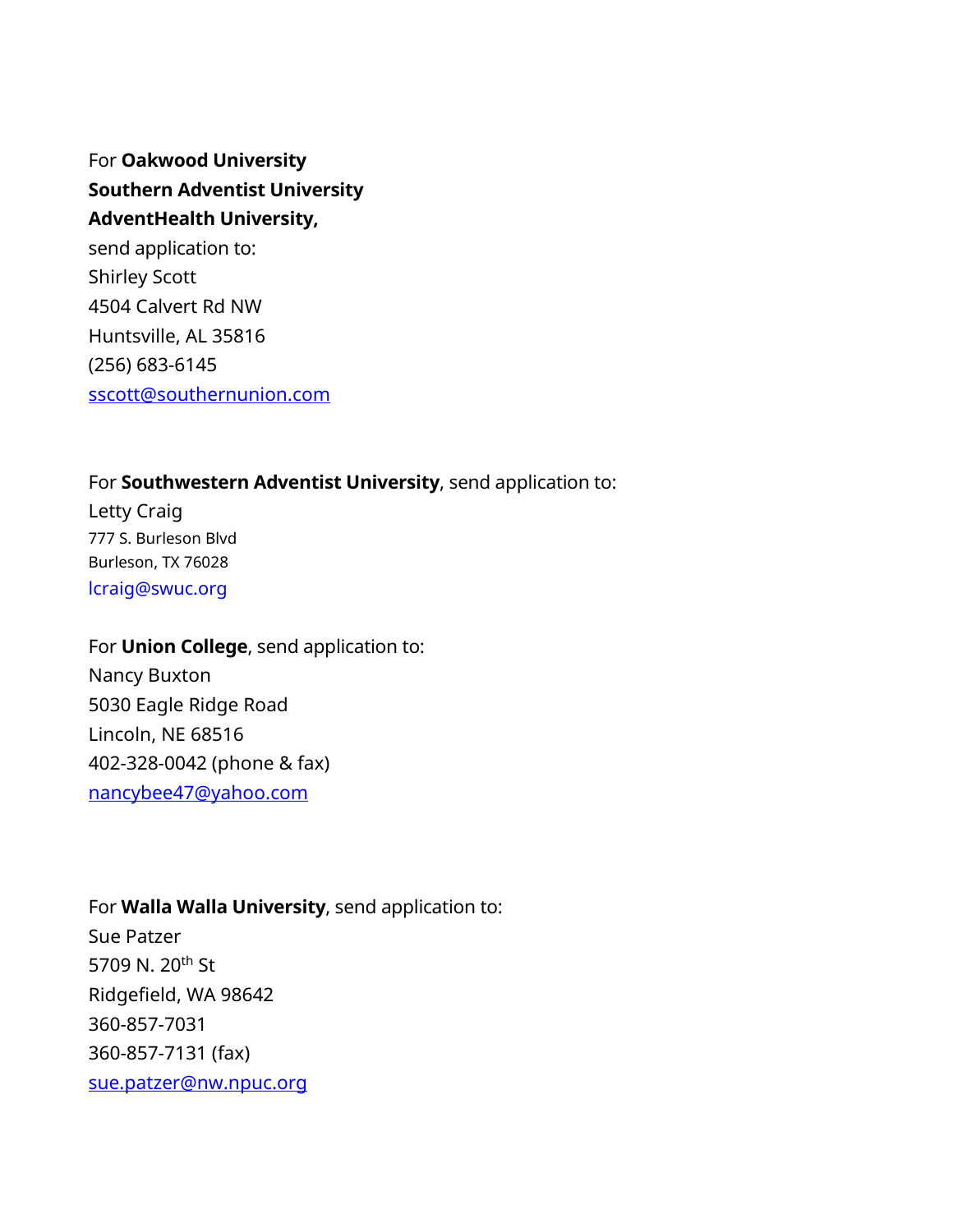### *NORTH AMERICAN DIVISION SCHOLARSHIP APPLICATION*

Send this completed application with your most recent transcript and the financial information sheet to the union Women's Ministries director before October 15. If you need extra space to answer any question, write on a separate sheet of paper.

| 1. | Family Name                                                                                               | First Name | Middle Name                                                                              | Phone                             |
|----|-----------------------------------------------------------------------------------------------------------|------------|------------------------------------------------------------------------------------------|-----------------------------------|
|    |                                                                                                           |            |                                                                                          |                                   |
|    |                                                                                                           |            |                                                                                          |                                   |
|    |                                                                                                           |            |                                                                                          |                                   |
|    | green card _____ student visa _____ other (please specify)                                                |            | 4b. If not citizen of US, Canada, or Bermuda, what kind of visa do you have? (check one) |                                   |
|    |                                                                                                           |            |                                                                                          |                                   |
|    |                                                                                                           |            |                                                                                          |                                   |
|    |                                                                                                           |            |                                                                                          |                                   |
|    |                                                                                                           |            |                                                                                          |                                   |
|    |                                                                                                           |            |                                                                                          |                                   |
|    | 12. Are you a part-time __ or full-time __ student?                                                       |            |                                                                                          |                                   |
|    |                                                                                                           |            | 13. Classification: _____ Freshman _____ Sophomore _____Junior _____ Senior              |                                   |
|    | 14. List your college education to date. Start with your <b>most recent</b> education, and list in order. |            |                                                                                          |                                   |
|    | School and City                                                                                           |            |                                                                                          | From (month/year) To (month/year) |
|    |                                                                                                           |            |                                                                                          |                                   |
|    |                                                                                                           |            |                                                                                          |                                   |
|    |                                                                                                           |            |                                                                                          |                                   |

15. Why did you choose this area of study and how do you plan to use it to achieve your goals?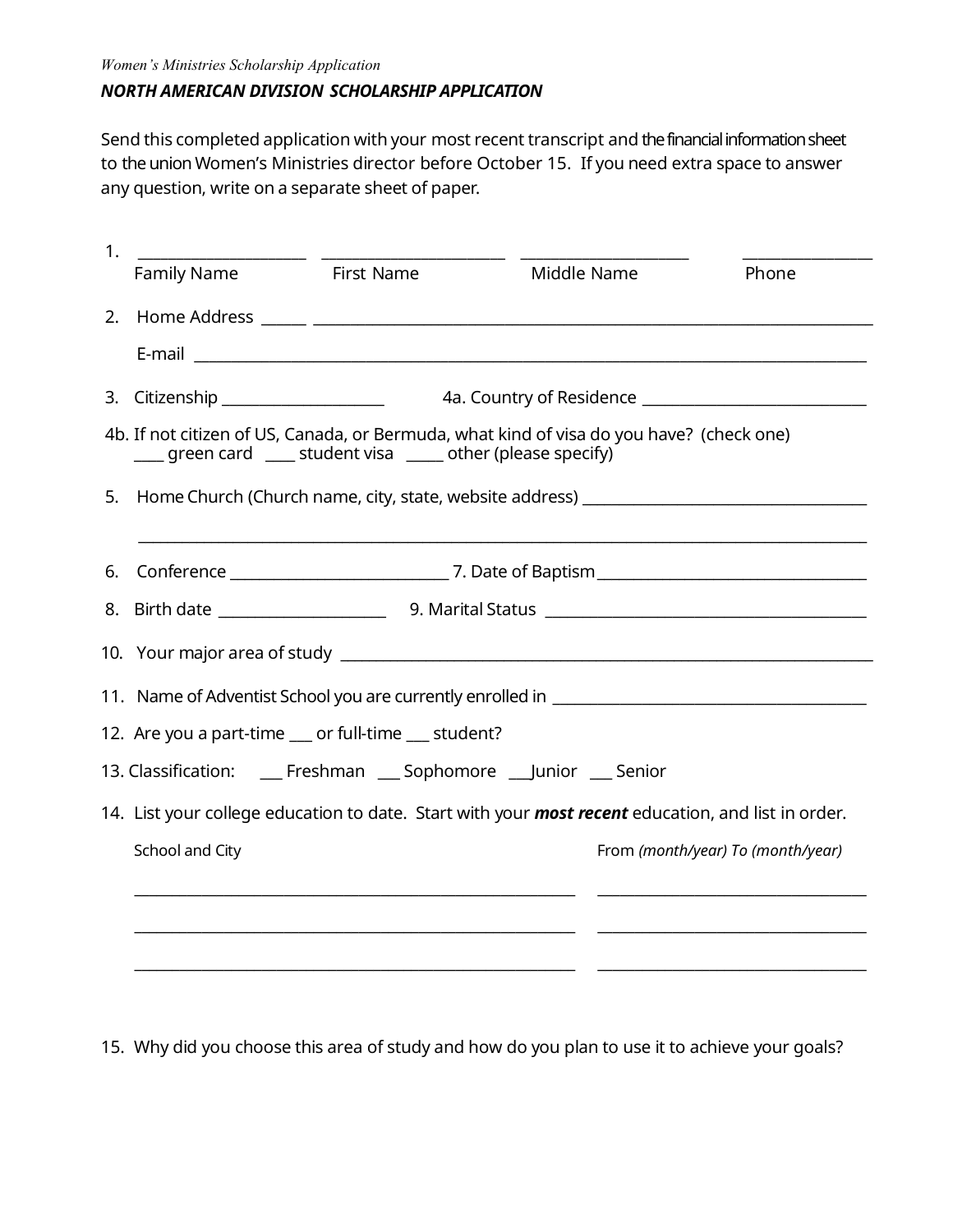- 16. How many years of full-time school work do you need to graduate? \_\_\_\_\_\_\_\_\_\_\_
- 17. List your work experience. Start with your *most recent* job and list in order.

| Type of work | Name/Address of Employer | From (mo/yr) To (mo/yr) |  |
|--------------|--------------------------|-------------------------|--|
|              |                          |                         |  |
|              |                          |                         |  |
|              |                          |                         |  |
|              |                          |                         |  |

18. Please share your conversion experience and tell why you feel it was an important or meaningful experience in your life.

19. What or who has influenced you most in your life? Why?

20. Have you received any special honors, recognition or awards? Please list:

21. List any programs or projects in which you have been involved; please tell how you participated or what leadership roles you had:

a) in your church

b) in school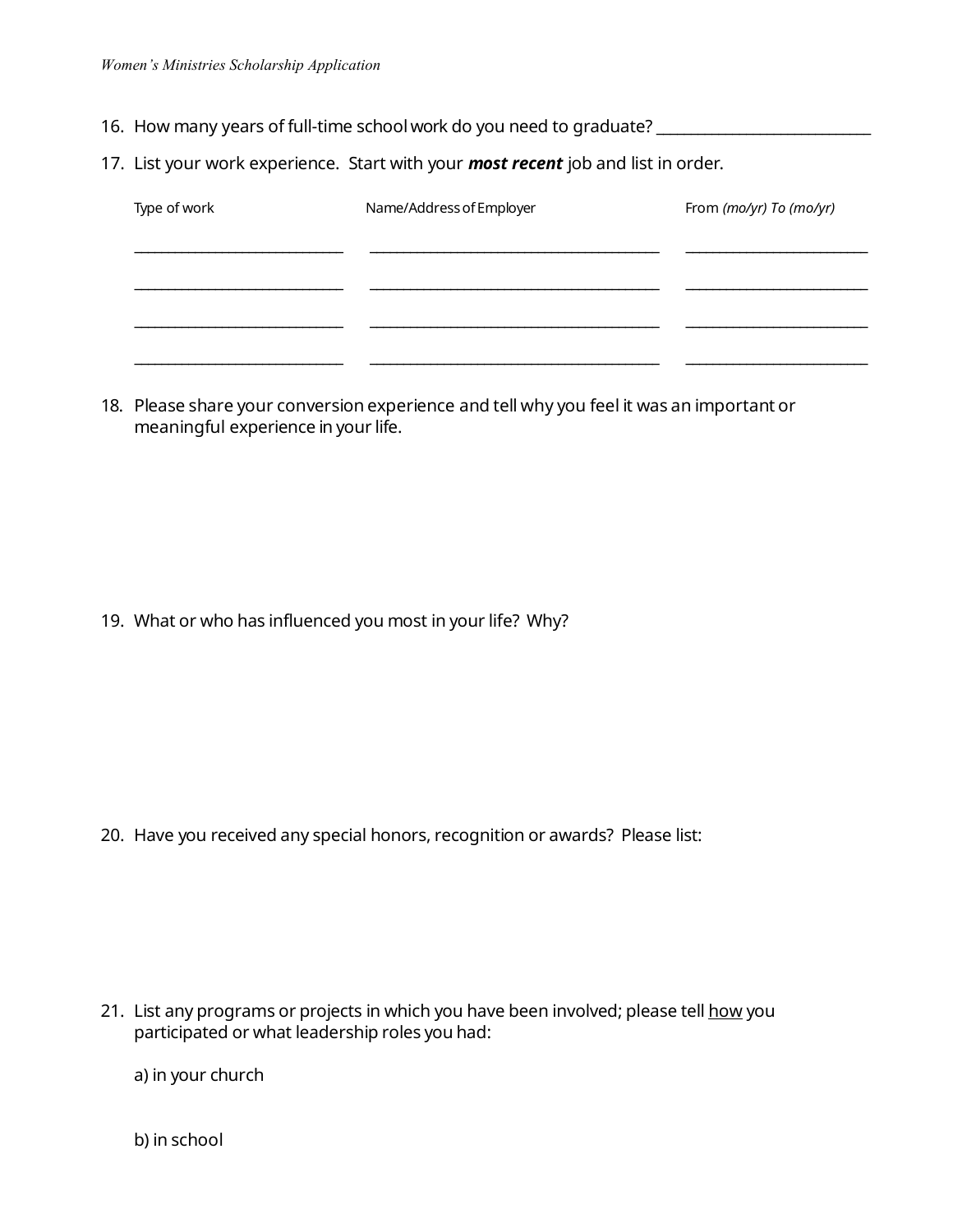c) in the community

22. List your special talents, interests, and hobbies (such as bilingual abilities, musical talents, public speaking, writing, etc.):

23. I, \_\_\_\_\_\_\_\_\_\_\_\_\_\_\_\_\_\_\_\_\_\_\_\_\_\_\_\_\_\_\_\_\_\_\_\_\_\_\_\_\_\_\_\_\_\_\_\_\_, agree to the following conditions for acceptance of a scholarship from the North American Division Women's Ministries Scholarship Fund to attend (school) \_\_\_\_\_\_\_\_\_\_\_\_\_\_\_\_\_\_\_\_\_\_\_\_\_\_\_\_\_\_\_\_\_\_\_\_\_\_\_\_\_\_ for the school year\_\_\_\_\_\_\_\_\_\_.

# **Scholarship Agreement**

- **1. I promise to uphold the beliefs of the Seventh-dayAdventist Church through my speech and behavior, andto work for the soon coming of Christ.**
- 2. I will maintain a grade-point average of at least 3.0.
- 3. I promise to seek opportunities to serve God and humanity in my church and school.
- 4. I will provide a written report of my school progress and church related activities to the North American Division Women's Ministries Director.
- 5. I understand that this scholarship will not cover all my tuition needs. It is not a loan.
- 6. I understand that there is no guarantee of church employment upon completion of my education.

Signed\_\_\_\_\_\_\_\_\_\_\_\_\_\_\_\_\_\_\_\_\_\_\_\_\_\_\_\_\_\_\_\_\_\_\_\_\_\_\_\_\_\_\_\_\_\_\_\_\_\_\_\_\_\_ Date \_\_\_\_\_\_\_\_\_\_\_\_\_\_\_\_\_\_\_\_\_\_\_\_\_\_\_\_\_\_\_\_\_\_\_\_\_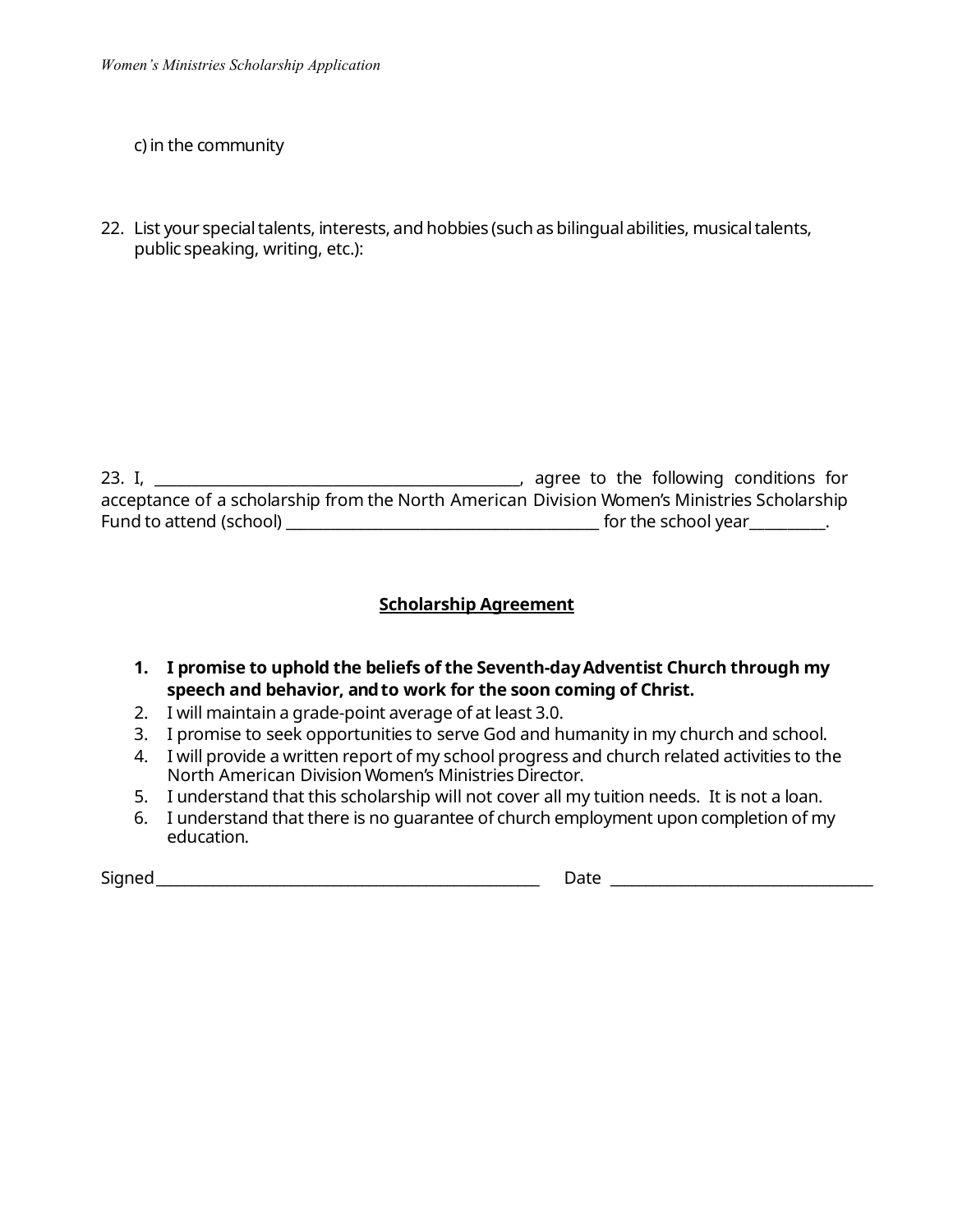# **FINANCIAL INFORMATION SHEET North American Division Women's Ministries**

#### *Note: This form must be filled out completely***.**

- 1. Name:
- 2. Annual income: **\*Personal income: \*\*Family income:**

\*This includes: alimony received, income from summer employment and during the school year, financial support for housing, vehicle, tuition, etc., monetary gifts from family, church, etc. \*\*This includes: parents or, if married, joint income from both spouses

- 3. List amount of financial help received from family and/or sponsors (NOT counting grants or scholarships): \_\_\_\_\_\_\_\_\_\_\_\_\_\_\_\_\_\_\_\_\_\_\_\_\_\_\_\_\_
- 4. If married, is your husband employed full-time? \_\_\_ Yes \_\_\_ No
- 5. How many dependents do **you** have besides yourself? \_\_\_\_\_Relationship to you\_\_\_\_\_\_\_
- 6. If single, list number of siblings currently enrolled in SDA /private school K-16:

7. Number of hours you will be working **weekly** during the school year: \_\_\_\_\_\_\_\_\_\_\_\_\_\_\_\_\_

- 8. If not working, why not?
- 9. Did you receive financial aid from the **employer** of your parent/guardian/husband? \_\_\_ Yes \_\_\_ No If Yes, how much? \_\_\_\_\_\_\_\_\_\_\_\_\_\_\_\_\_\_\_\_

10. Have you or a family member previously received an NADWM Scholarship? If yes, Who? When? And for what amount? \_\_\_\_\_\_\_\_\_\_\_\_\_\_\_\_\_\_\_\_\_\_\_\_\_\_\_\_\_\_\_\_\_\_\_\_\_\_\_\_\_\_\_\_\_\_\_\_\_\_\_\_\_

#### 11. **FINANCIAL AID (TOTAL from all years)**

| <b>Gifts/Grants and Scholarships</b> |        | Student Loans |  |        |
|--------------------------------------|--------|---------------|--|--------|
| Source                               | Amount | Source        |  | Amount |

12. Student Loan Payments

\$\_\_\_\_\_\_\_ per month until \_\_\_\_\_\_\_\_\_\_\_ **OR** No payment until graduation \_\_\_\_\_\_

13. **ADDITIONAL COMMENTS:**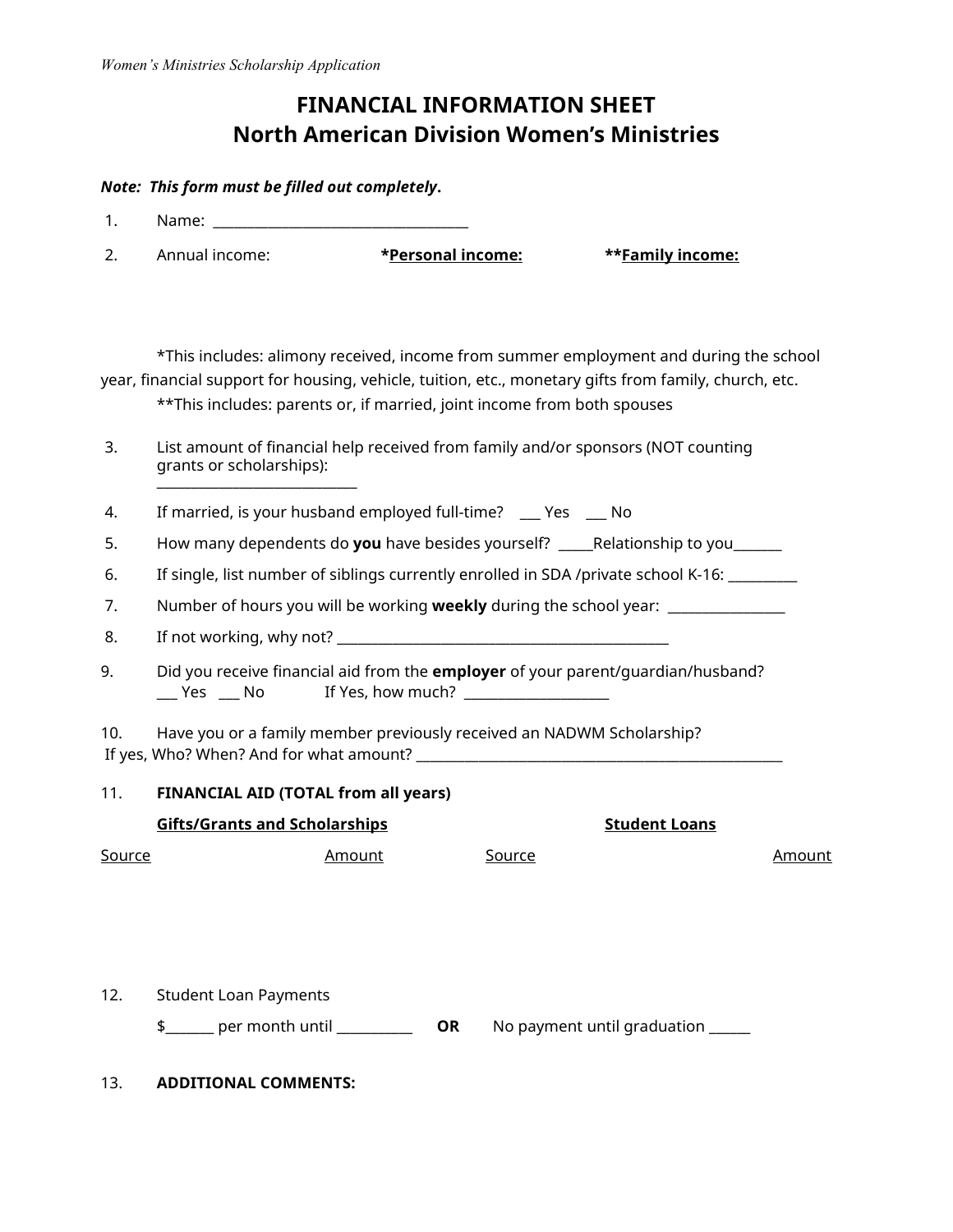#### NORTH AMERICAN DIVISION WOMEN'S MINISTRIES SCHOLARSHIP PROGRAM

## **REFERENCE FORM 1: SCHOOL**

Must be filled out in English (First three lines to be filled out by applicant)

\_\_\_\_\_\_\_\_\_\_\_\_\_\_\_\_\_\_\_\_\_\_\_\_\_\_\_\_\_\_\_\_\_\_\_\_\_\_\_\_\_\_\_\_\_\_\_\_\_\_\_\_\_\_\_\_\_\_\_\_\_\_\_\_\_\_\_\_\_\_\_\_\_\_\_\_\_\_\_\_\_\_

\_\_\_\_\_\_\_\_\_\_\_\_\_\_\_\_\_\_\_\_\_\_\_\_\_\_\_\_\_\_\_\_\_\_\_\_\_\_\_\_\_\_\_\_\_\_\_\_\_\_\_\_\_\_\_\_\_\_\_\_\_\_\_\_\_\_\_\_\_\_\_\_\_\_\_\_\_\_\_\_\_\_\_\_\_\_\_\_\_\_\_\_

Name of Applicant \_\_\_\_\_\_\_\_\_\_\_\_\_\_\_\_\_\_\_\_\_\_\_\_\_\_\_\_\_\_\_\_\_\_\_\_\_\_\_\_\_\_\_\_\_\_\_\_\_\_\_\_\_\_\_\_\_\_\_\_

Name of Union Women's Ministries Director

Address where application should be sent **with all and the sent** of the sent of the sense of the sense of the sense

Please give your opinion about the person who is applying for a scholarship. Please look at her individual talents and give specific examples where possible. We would like to know:

1. How long have you known this person, and in what capacity?

2. How well does she apply herself to her work and/or studies?

3. What contribution has she made in school, work and/or church?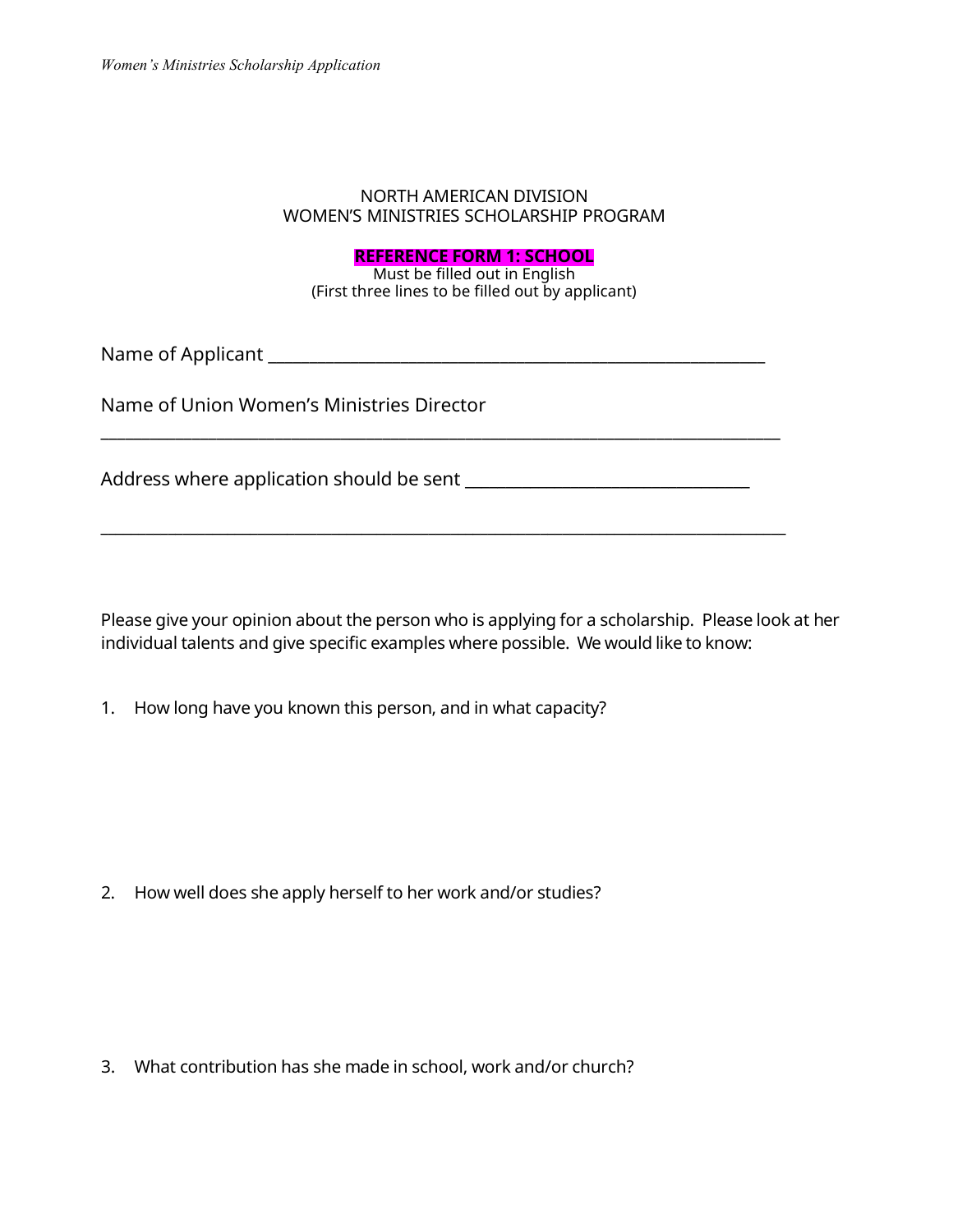4. How well does she work with others?

5. What are her strengths, assets, and skills? Please comment on her potential leadership abilities.

6. What concerns (if any) do you have regarding her ability to succeed?

7. What would be your overall evaluation of her that causes her to stand out in your mind?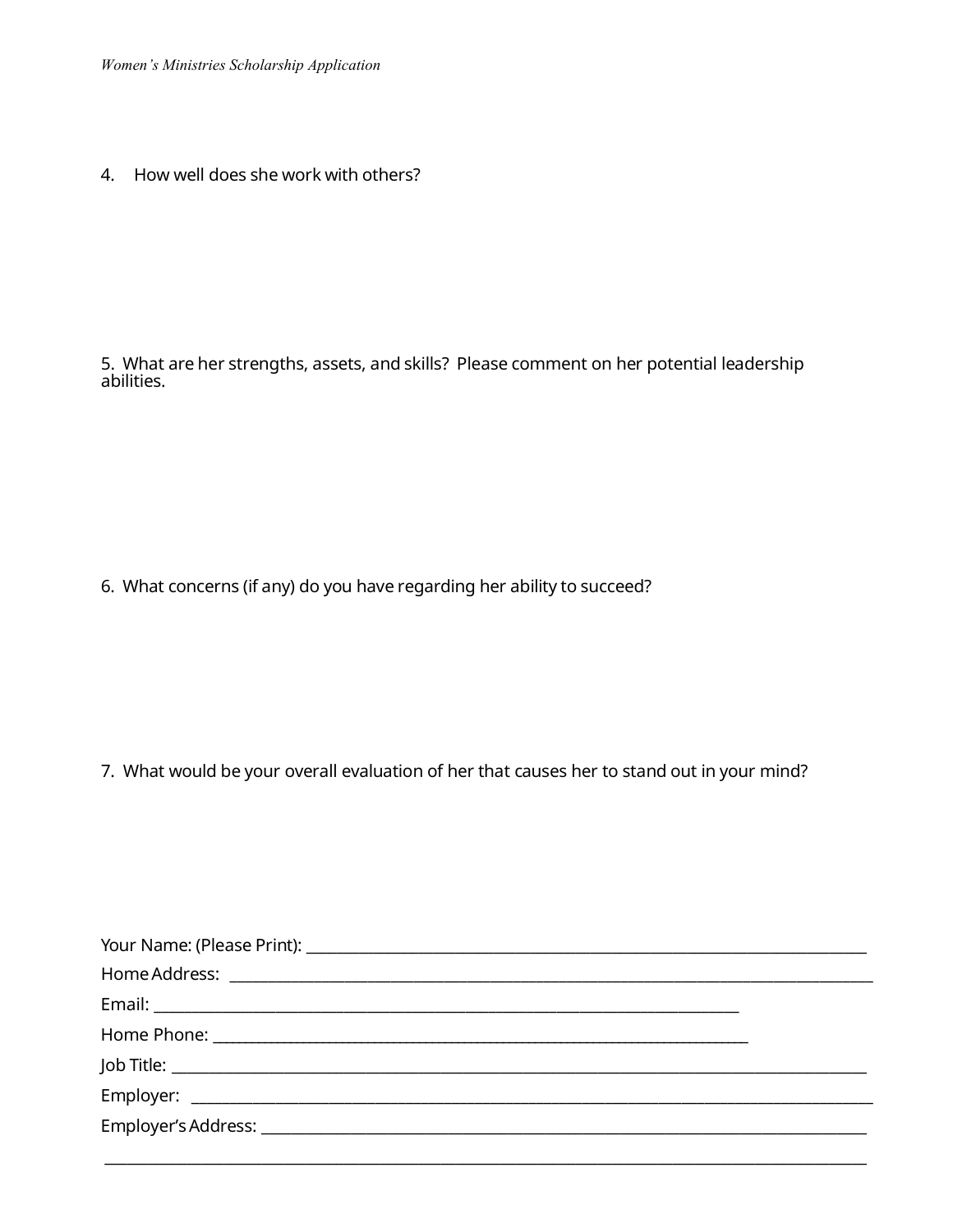Signature \_\_\_\_\_\_\_\_\_\_\_\_\_\_\_\_\_\_\_\_\_\_\_\_\_\_\_\_\_\_\_\_\_\_\_\_\_\_\_\_\_\_\_\_\_\_\_\_\_\_ Date \_\_\_\_\_\_\_\_\_\_\_\_\_\_\_\_\_\_\_\_\_\_\_\_\_\_\_\_\_\_\_\_\_\_\_\_\_

**T**his reference form should be sent directly to the Union Women's Ministries Director at the address given above. DO NOT send it back to the applicant.

### NORTH AMERICAN DIVISION WOMEN'S MINISTRIES SCHOLARSHIP PROGRAM

#### **REFERENCE FORM 2: CHURCH**

Must be filled out in English (First three lines to be filled out by applicant)

Name of Applicant \_\_\_\_\_\_\_\_\_\_\_\_\_\_\_\_\_\_\_\_\_\_\_\_\_\_\_\_\_\_\_\_\_\_\_\_\_\_\_\_\_\_\_\_\_\_\_\_\_\_\_\_\_\_\_\_\_\_\_\_

Name of Union Women's Ministries Director

Address where application should be sent \_\_\_\_\_\_\_\_\_\_\_\_\_\_\_\_\_\_\_\_\_\_\_\_\_\_\_\_\_\_\_\_\_\_\_\_\_\_\_\_\_\_

Please give your opinion about the person who is applying for a scholarship. Please look at her individual talents and give specific examples where possible. We would like to know:

1. How long have you known this person, and in what capacity?

\_\_\_\_\_\_\_\_\_\_\_\_\_\_\_\_\_\_\_\_\_\_\_\_\_\_\_\_\_\_\_\_\_\_\_\_\_\_\_\_\_\_\_\_\_\_\_\_\_\_\_\_\_\_\_\_\_\_\_\_\_\_\_\_\_\_\_\_\_

\_\_\_\_\_\_\_\_\_\_\_\_\_\_\_\_\_\_\_\_\_\_\_\_\_\_\_\_\_\_\_\_\_\_\_\_\_\_\_\_\_\_\_\_\_\_\_\_\_\_\_\_\_\_\_\_\_\_\_\_\_\_\_\_\_\_\_\_\_\_\_\_\_\_\_\_\_\_\_\_\_\_\_\_

2. How well does she apply herself to her work and/or studies?

3. What contribution has she made in school, work and/or church?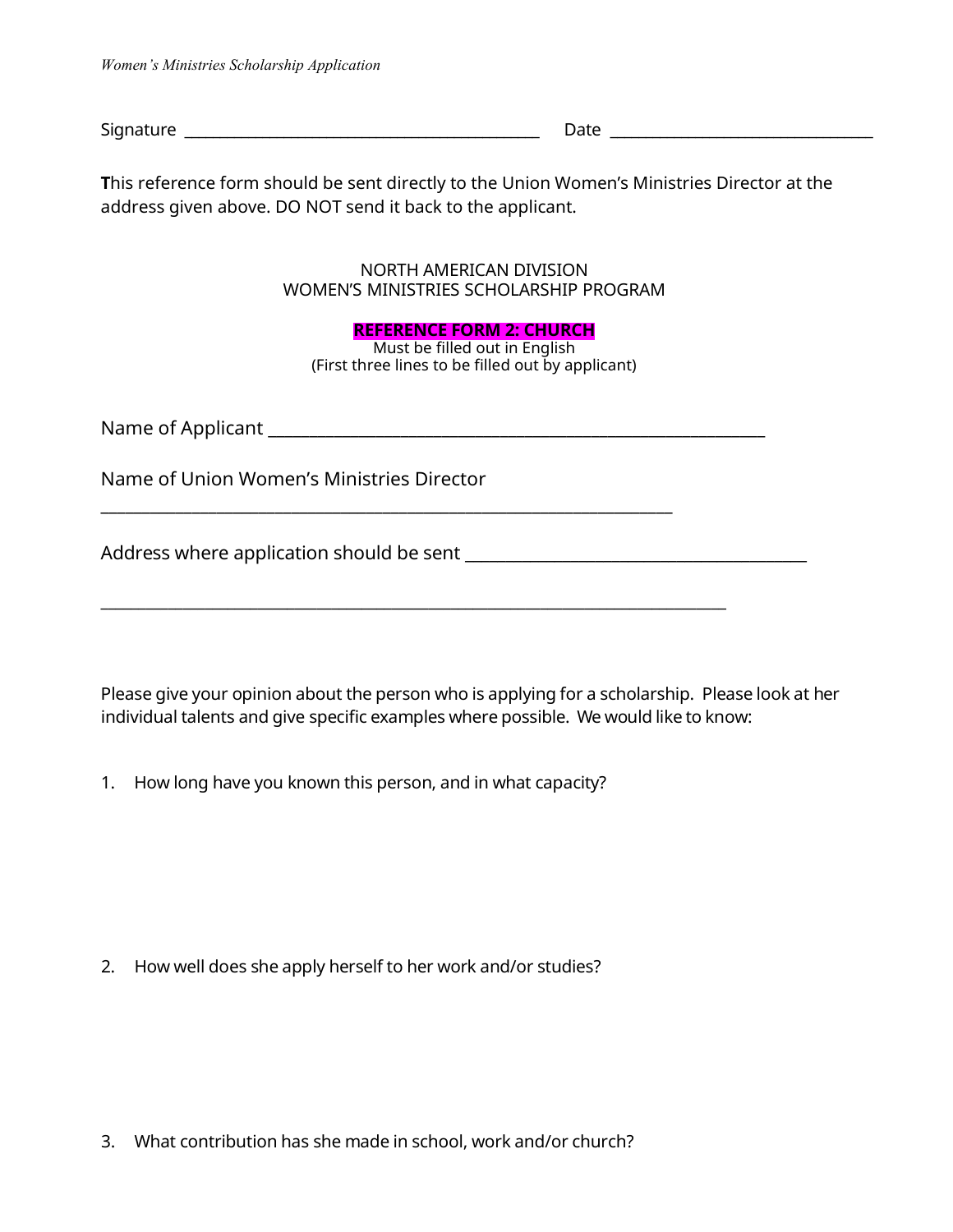4. How well does she work with others?

5. What are her strengths, assets, and skills? Please comment on her potential leadership abilities.

6. What concerns (if any) do you have regarding her ability to succeed?

7. What would be your overall evaluation of her that causes her to stand out in your mind?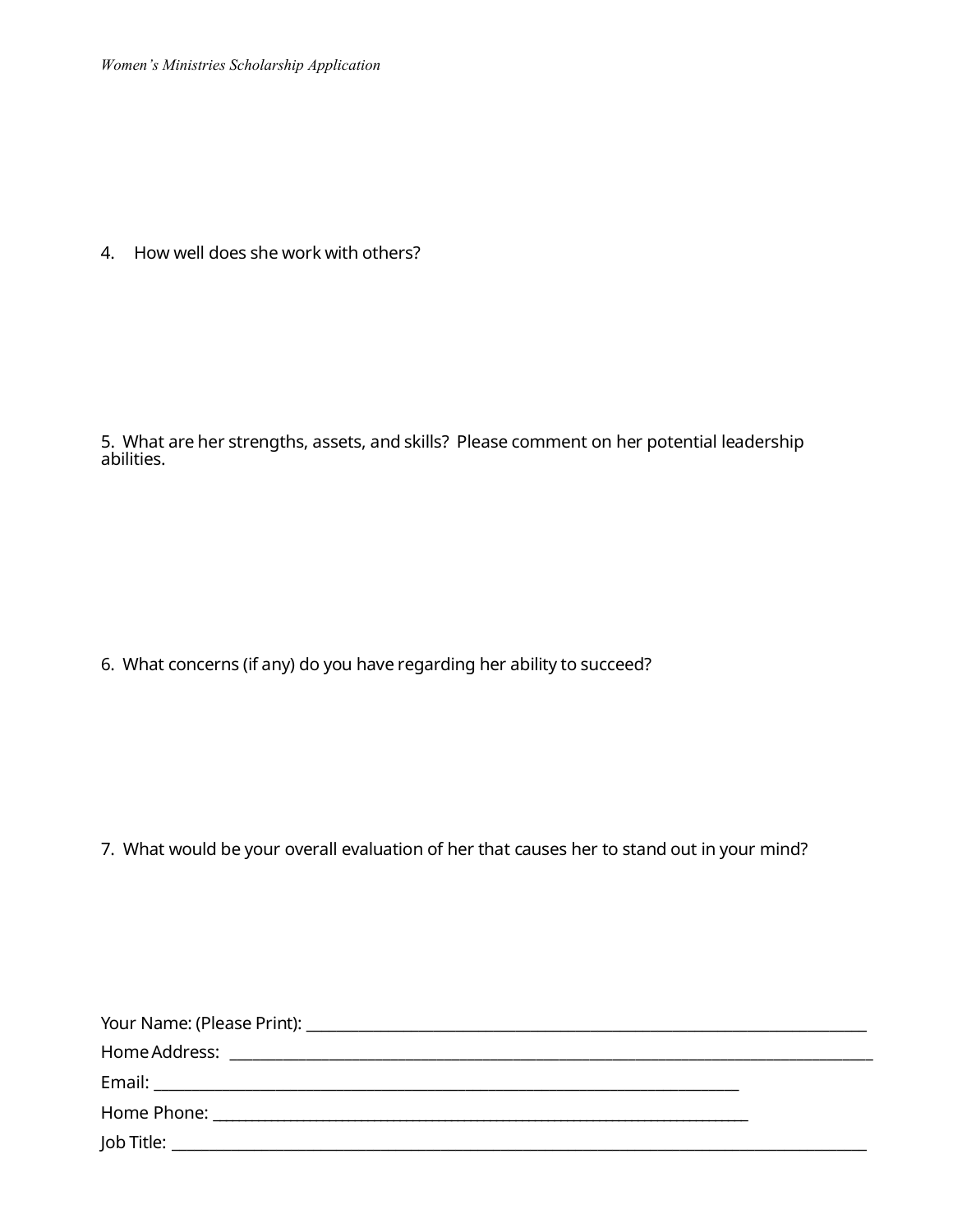| Employer's Address: _ |      |  |  |
|-----------------------|------|--|--|
|                       |      |  |  |
|                       |      |  |  |
| Signature             | Date |  |  |

**T**his reference form should be sent directly to the Union Women's Ministries Director at the address given above. DO NOT send it back to the applicant.

> NORTH AMERICAN DIVISION WOMEN'S MINISTRIES SCHOLARSHIP PROGRAM

**REFERENCE FORM 3: OTHER (NOT FAMILY/FRIEND)**

Must be filled out in English (First three lines to be filled out by applicant)

Name of Applicant \_\_\_\_\_\_\_\_\_\_\_\_\_\_\_\_\_\_\_\_\_\_\_\_\_\_\_\_\_\_\_\_\_\_\_\_\_\_\_\_\_\_\_\_\_\_\_\_\_\_\_\_\_\_\_\_\_\_\_\_

Name of Union Women's Ministries Director

Address where application should be sent \_\_\_\_\_\_\_\_\_\_\_\_\_\_\_\_\_\_\_\_\_\_\_\_\_\_\_\_\_\_\_\_\_\_\_\_\_\_\_\_\_\_

Please give your opinion about the person who is applying for a scholarship. Please look at her individual talents and give specific examples where possible. We would like to know:

1. How long have you known this person, and in what capacity?

\_\_\_\_\_\_\_\_\_\_\_\_\_\_\_\_\_\_\_\_\_\_\_\_\_\_\_\_\_\_\_\_\_\_\_\_\_\_\_\_\_\_\_\_\_\_\_\_\_\_\_\_\_\_\_\_\_\_\_\_\_\_\_\_\_\_\_\_\_

\_\_\_\_\_\_\_\_\_\_\_\_\_\_\_\_\_\_\_\_\_\_\_\_\_\_\_\_\_\_\_\_\_\_\_\_\_\_\_\_\_\_\_\_\_\_\_\_\_\_\_\_\_\_\_\_\_\_\_\_\_\_\_\_\_\_\_\_\_\_\_\_\_\_\_\_\_\_\_\_\_\_\_\_

2. How well does she apply herself to her work and/or studies?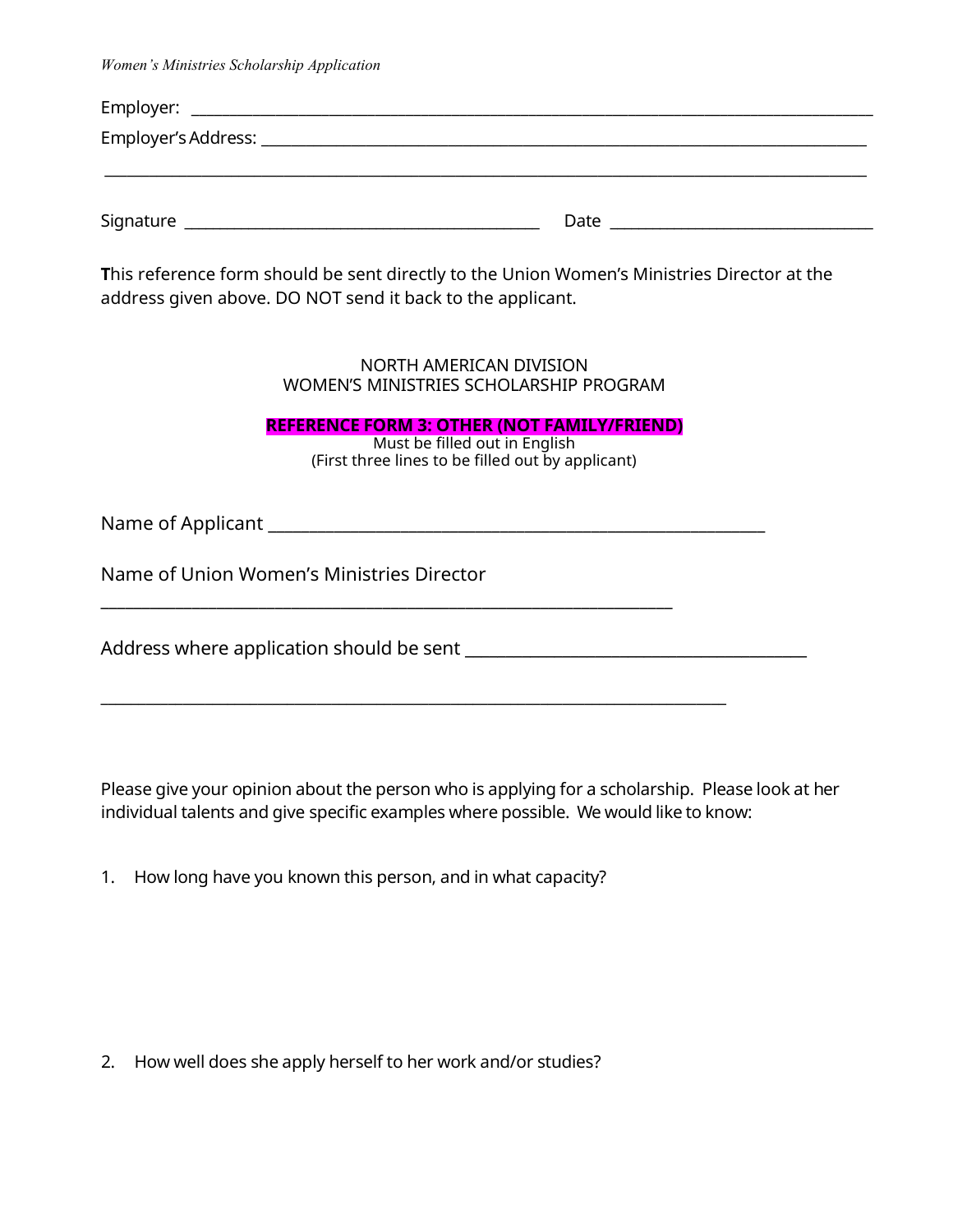3. What contribution has she made in school, work and/or church?

4. How well does she work with others?

5. What are her strengths, assets, and skills? Please comment on her potential leadership abilities.

6. What concerns (if any) do you have regarding her ability to succeed?

7. What would be your overall evaluation of her that causes her to stand out in your mind?

| Your Name: (Please Print): |  |
|----------------------------|--|
| Home Address:              |  |